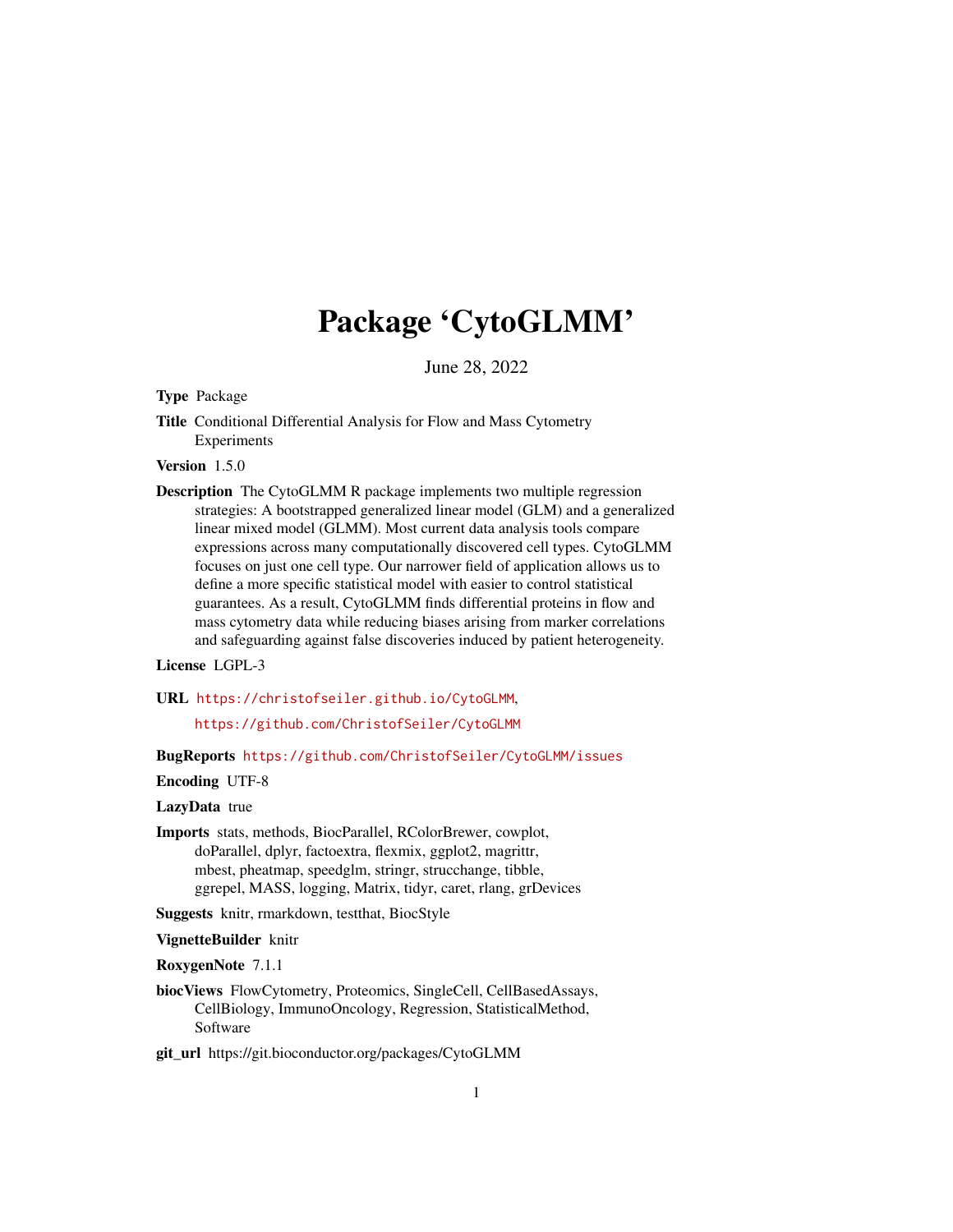<span id="page-1-0"></span>git\_branch master git\_last\_commit 94f9ad2 git\_last\_commit\_date 2022-04-26 Date/Publication 2022-06-28 Author Christof Seiler [aut, cre] (<<https://orcid.org/0000-0001-8802-3642>>) Maintainer Christof Seiler <christof.seiler@maastrichtuniversity.nl>

# R topics documented:

|                    | $\overline{2}$ |
|--------------------|----------------|
|                    | $\overline{4}$ |
|                    | 5              |
|                    | 7              |
|                    | 8              |
|                    | 9              |
|                    | 10             |
|                    | 10             |
|                    | 11             |
| $plot.cytoflexmix$ | 12             |
|                    | 12             |
| $plot.cytoglmm$    | 13             |
|                    | 14             |
|                    | 15             |
|                    | 15             |
|                    | -16            |
|                    | 17             |
|                    | 18             |
|                    |                |
|                    | 20             |
|                    | 21             |
|                    | 21             |
|                    | 22             |
|                    | 23             |
|                    |                |

#### **Index** [24](#page-23-0)

cytoflexmix *Logistic mixture regression*

# Description

Logistic mixture regression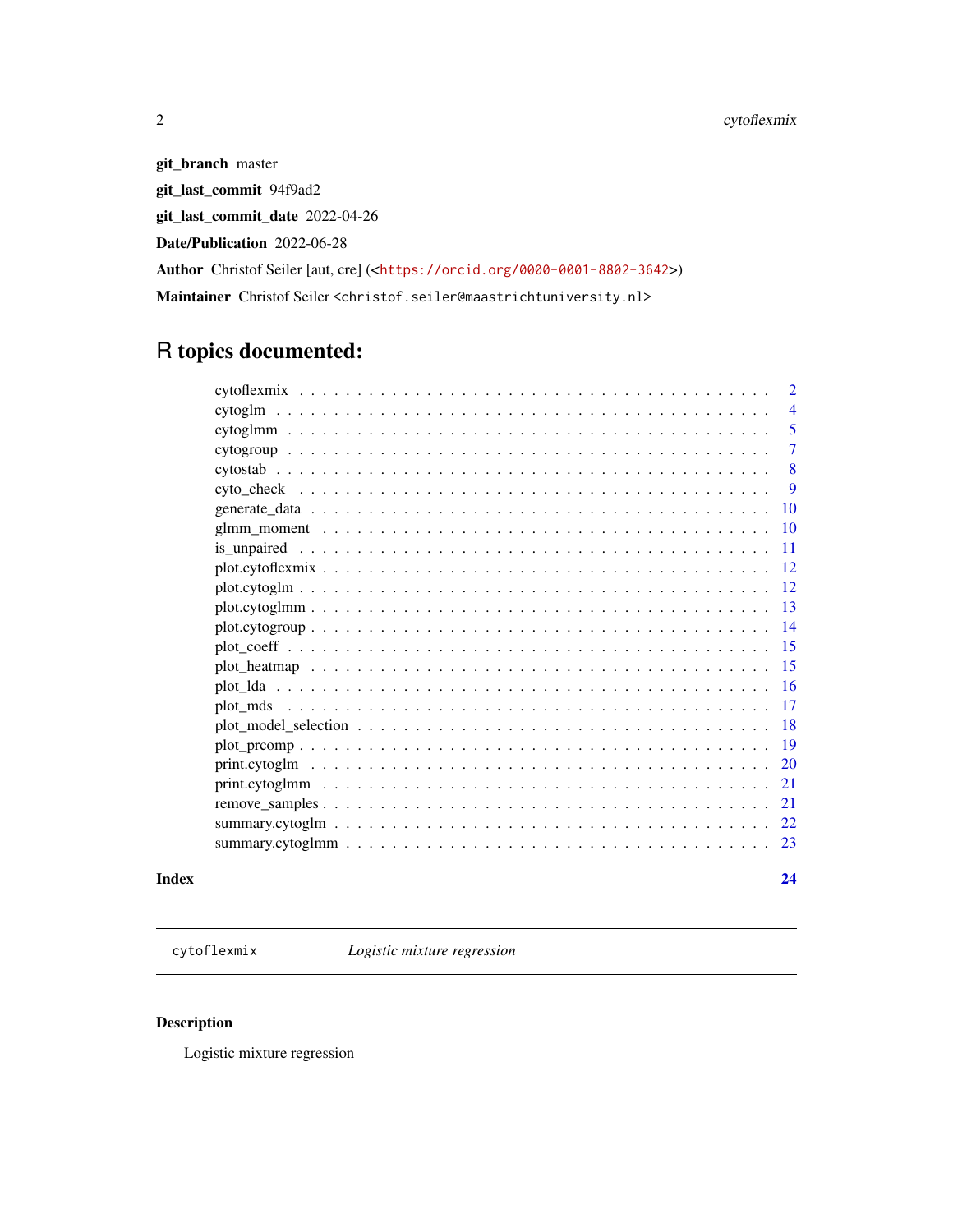# <span id="page-2-0"></span>cytoflexmix 3

# Usage

```
cytoflexmix(
  df_samples_subset,
  protein_names,
  condition,
  group = "donor",
  cell_n_min = Inf,
  cell_n_subsample = 0,
  ks = seq\_len(10),
  num_cores = 1
)
```
# Arguments

| df_samples_subset |                                                                                  |  |
|-------------------|----------------------------------------------------------------------------------|--|
|                   | Data frame or tibble with proteins counts, cell condition, and group information |  |
| protein_names     | A vector of column names of protein to use in the analysis                       |  |
| condition         | The column name of the condition variable                                        |  |
| group             | The column name of the group variable.                                           |  |
| cell_n_min        | Remove samples that are below this cell counts threshold                         |  |
| cell_n_subsample  |                                                                                  |  |
|                   | Subsample samples to have this maximum cell count                                |  |
| ks.               | A vector of cluster sizes                                                        |  |
| num_cores         | Number of computing cores                                                        |  |
|                   |                                                                                  |  |

# Value

A list of class cytoglm containing

| flexmixfits       | list of flexmix objects                     |  |
|-------------------|---------------------------------------------|--|
| df_samples_subset |                                             |  |
|                   | possibly subsampled df_samples_subset table |  |
| protein_names     | input protein names                         |  |
| condition         | input condition variable                    |  |
| group             | input group names                           |  |
| cell_n_min        | input cell n min                            |  |
| cell_n_subsample  |                                             |  |
|                   | input cell n subsample                      |  |
| ks                | input ks                                    |  |
| num_cores         | input num cores                             |  |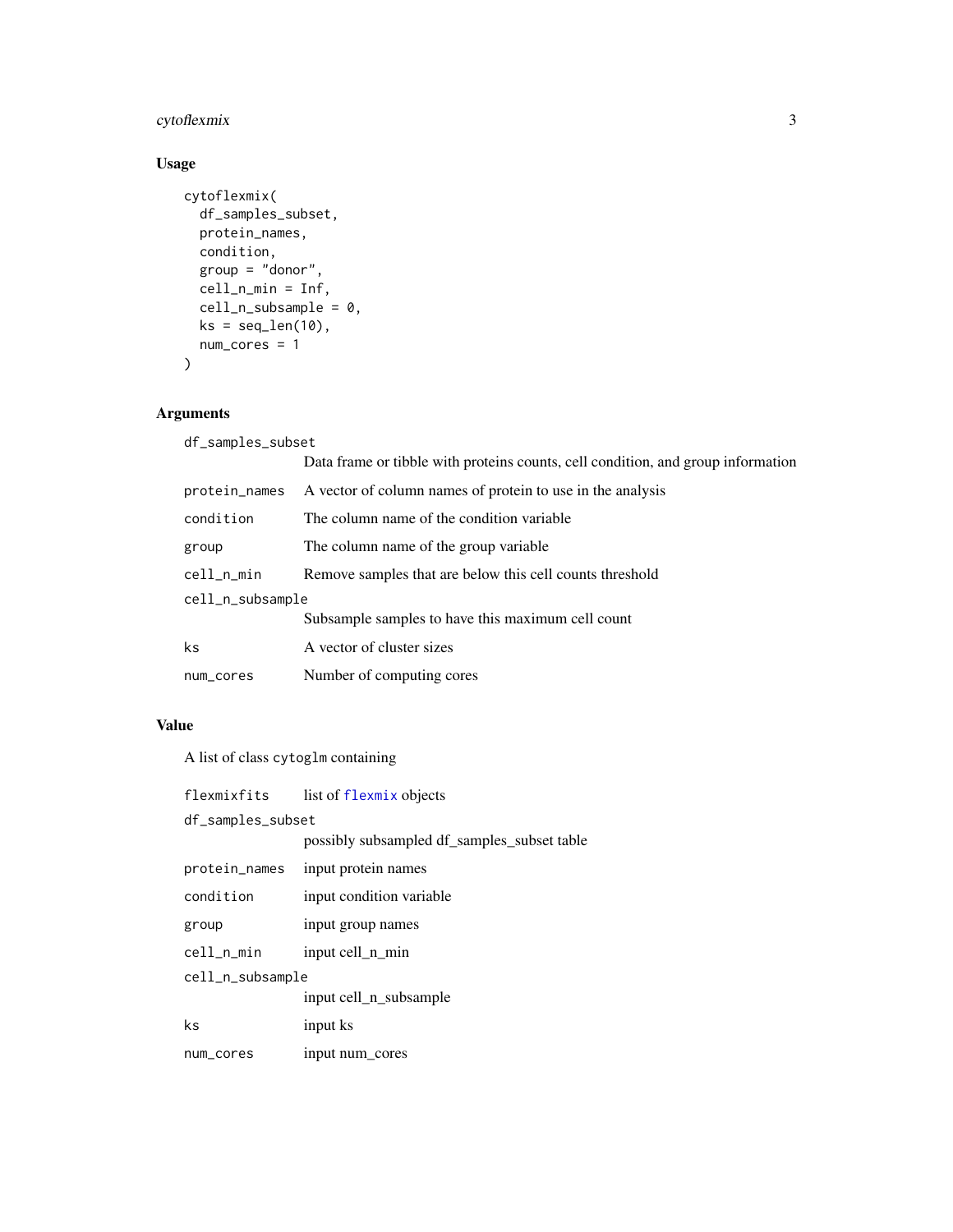#### Examples

```
set.seed(23)
df <- generate_data()
protein_names <- names(df)[3:12]
df <- dplyr::mutate_at(df, protein_names, function(x) asinh(x/5))
mix_fit <- CytoGLMM::cytoflexmix(df,
                                 protein_names = protein_names,
                                 condition = "condition",
                                 group = "donor",ks = 2)
```
mix\_fit

cytoglm *Fit GLM with bootstrap resampling*

# Description

Fit GLM with bootstrap resampling

#### Usage

```
cytoglm(
  df_samples_subset,
 protein_names,
 condition,
  group = "donor",
  covariate_names = NULL,
 cell_n_min = Inf,
  cell_n_subsample = 0,
 num\_boot = 100,
 num_cores = 1
)
```
#### Arguments

df\_samples\_subset

|                  | Data frame or tibble with proteins counts, cell condition, and group information |
|------------------|----------------------------------------------------------------------------------|
| protein_names    | A vector of column names of protein to use in the analysis                       |
| condition        | The column name of the condition variable                                        |
| group            | The column name of the group variable.                                           |
| covariate_names  |                                                                                  |
|                  | The column names of covariates                                                   |
| cell_n_min       | Remove samples that are below this cell counts threshold                         |
| cell_n_subsample |                                                                                  |
|                  | Subsample samples to have this maximum cell count                                |
| num_boot         | Number of bootstrap samples                                                      |
| num_cores        | Number of computing cores                                                        |
|                  |                                                                                  |

<span id="page-3-0"></span>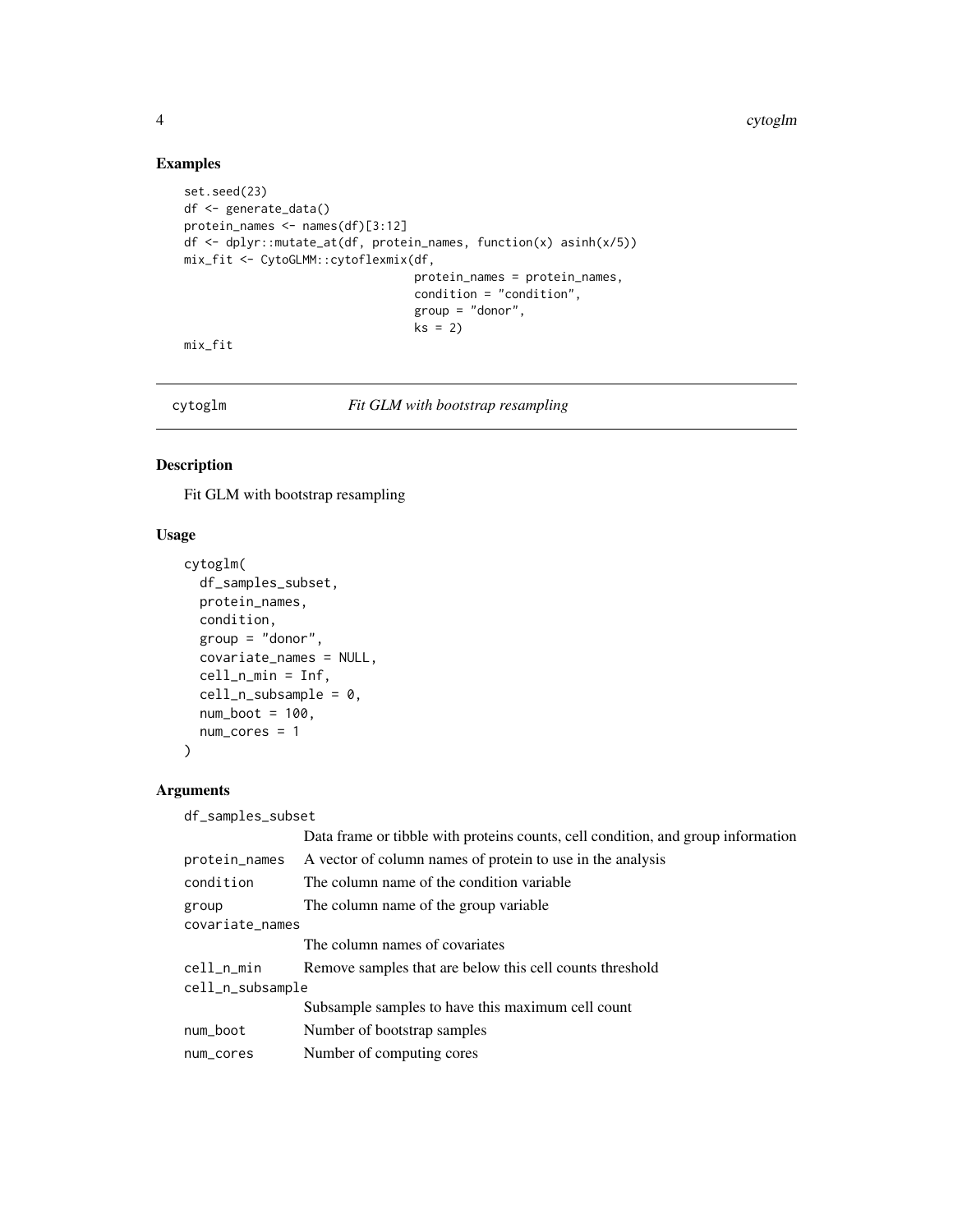#### <span id="page-4-0"></span>cytoglmm 5

# Value

A list of class cytoglm containing

| tb coef           | coefficent table                                |  |
|-------------------|-------------------------------------------------|--|
| df_samples_subset |                                                 |  |
|                   | possibly subsampled df_samples_subset table     |  |
| protein_names     | input protein names                             |  |
| condition         | input condition variable                        |  |
| group             | input group names                               |  |
| covariate_names   |                                                 |  |
|                   | input covariates                                |  |
| cell_n_min        | input cell_n_min                                |  |
| cell_n_subsample  |                                                 |  |
|                   | input cell_n_subsample                          |  |
| unpaired          | true if unpaired samples were provided as input |  |
| num_boot          | input num boot                                  |  |
| num_cores         | input num_cores                                 |  |
| formula str       | formula use in the regression model             |  |

# Examples

```
set.seed(23)
df <- generate_data()
protein_names <- names(df)[3:12]
df <- dplyr::mutate_at(df, protein_names, function(x) asinh(x/5))
glm_fit <- CytoGLMM::cytoglm(df,
                             protein_names = protein_names,
                             condition = "condition",
                             group = "donor",
                             num\_boot = 10) # in practice \geq 1000
```
glm\_fit

cytoglmm *Fit GLMM with method of moments*

# Description

Fit GLMM with method of moments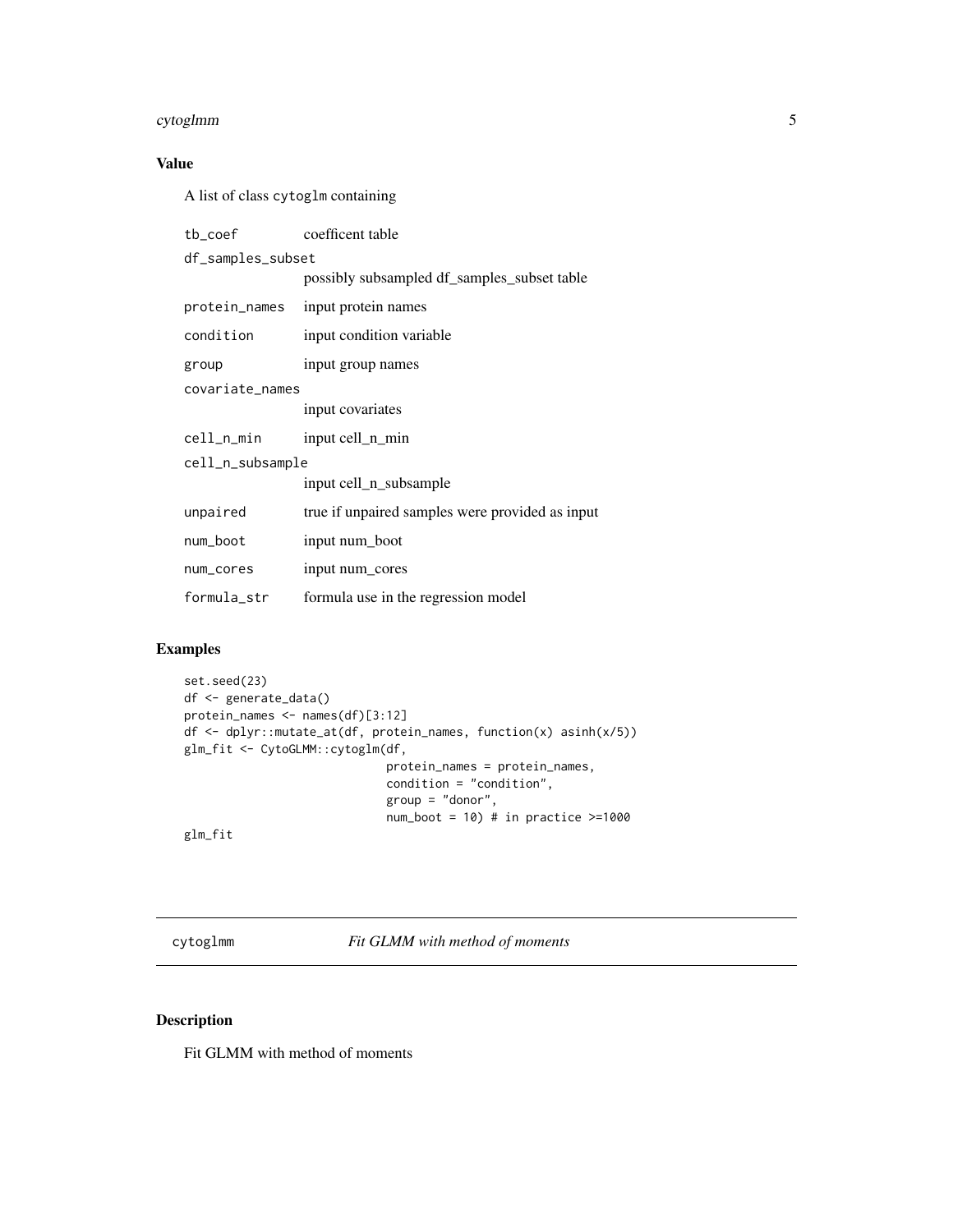# Usage

```
cytoglmm(
  df_samples_subset,
  protein_names,
  condition,
  group = "donor",
  covariate_names = NULL,
  cell_n_min = Inf,
  cell_n_subsample = 0,
  num_cores = 1
\mathcal{L}
```
# Arguments

| df_samples_subset |               |                                                                                  |
|-------------------|---------------|----------------------------------------------------------------------------------|
|                   |               | Data frame or tibble with proteins counts, cell condition, and group information |
|                   | protein_names | A vector of column names of protein to use in the analysis                       |
|                   | condition     | The column name of the condition variable                                        |
|                   | group         | The column name of the group variable.                                           |
| covariate_names   |               |                                                                                  |
|                   |               | The column names of covariates                                                   |
|                   | cell_n_min    | Remove samples that are below this cell counts threshold                         |
| cell_n_subsample  |               |                                                                                  |
|                   |               | Subsample samples to have this maximum cell count                                |
|                   | num_cores     | Number of computing cores                                                        |
|                   |               |                                                                                  |

# Value

A list of class cytoglm containing

| glmmfit           | mbest object                                |  |
|-------------------|---------------------------------------------|--|
| df_samples_subset |                                             |  |
|                   | possibly subsampled df_samples_subset table |  |
| protein_names     | input protein names                         |  |
| condition         | input condition variable                    |  |
| group             | input group names                           |  |
| covariate names   |                                             |  |
|                   | input covariates                            |  |
| cell_n_min        | input cell n min                            |  |
| cell_n_subsample  |                                             |  |
|                   | input cell_n_subsample                      |  |
| num_cores         | input num cores                             |  |

<span id="page-5-0"></span>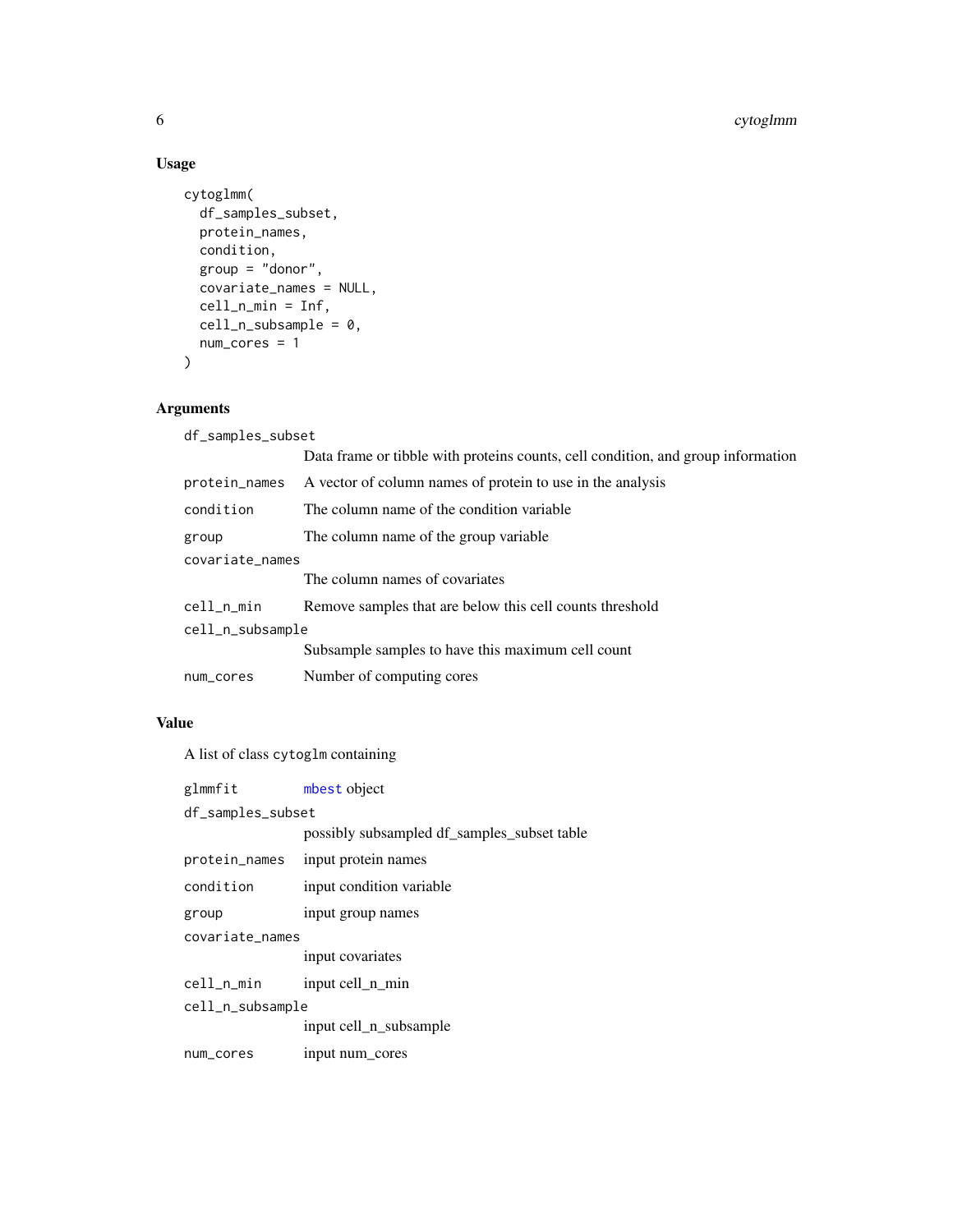#### <span id="page-6-0"></span>cytogroup **7** and 2000 and 2000 and 2000 and 2000 and 2000 and 2000 and 2000 and 2000 and 2000 and 2000 and 200

# Examples

```
set.seed(23)
df <- generate_data()
protein_names <- names(df)[3:12]
df <- dplyr::mutate_at(df, protein_names, function(x) asinh(x/5))
glmm_fit <- CytoGLMM::cytoglmm(df,
                               protein_names = protein_names,
                               condition = "condition",
                               group = "donor")
```
glmm\_fit

cytogroup *Group-specific fixed effects model*

#### Description

Group-specific fixed effects model

#### Usage

```
cytogroup(
  df_samples_subset,
  protein_names,
  condition,
  group = "donor",
  cell_n_min = Inf,
  cell_n_subsample = 0
\mathcal{E}
```
#### Arguments

df\_samples\_subset

|                  | Data frame or tibble with proteins counts, cell condition, and group information |
|------------------|----------------------------------------------------------------------------------|
| protein_names    | A vector of column names of protein to use in the analysis                       |
| condition        | The column name of the condition variable                                        |
| group            | The column name of the group variable.                                           |
| cell_n_min       | Remove samples that are below this cell counts threshold                         |
| cell_n_subsample |                                                                                  |
|                  | Subsample samples to have this maximum cell count                                |

#### Value

A list of class cytoglm containing

groupfit [speedglm](#page-0-0) object df\_samples\_subset possibly subsampled df\_samples\_subset table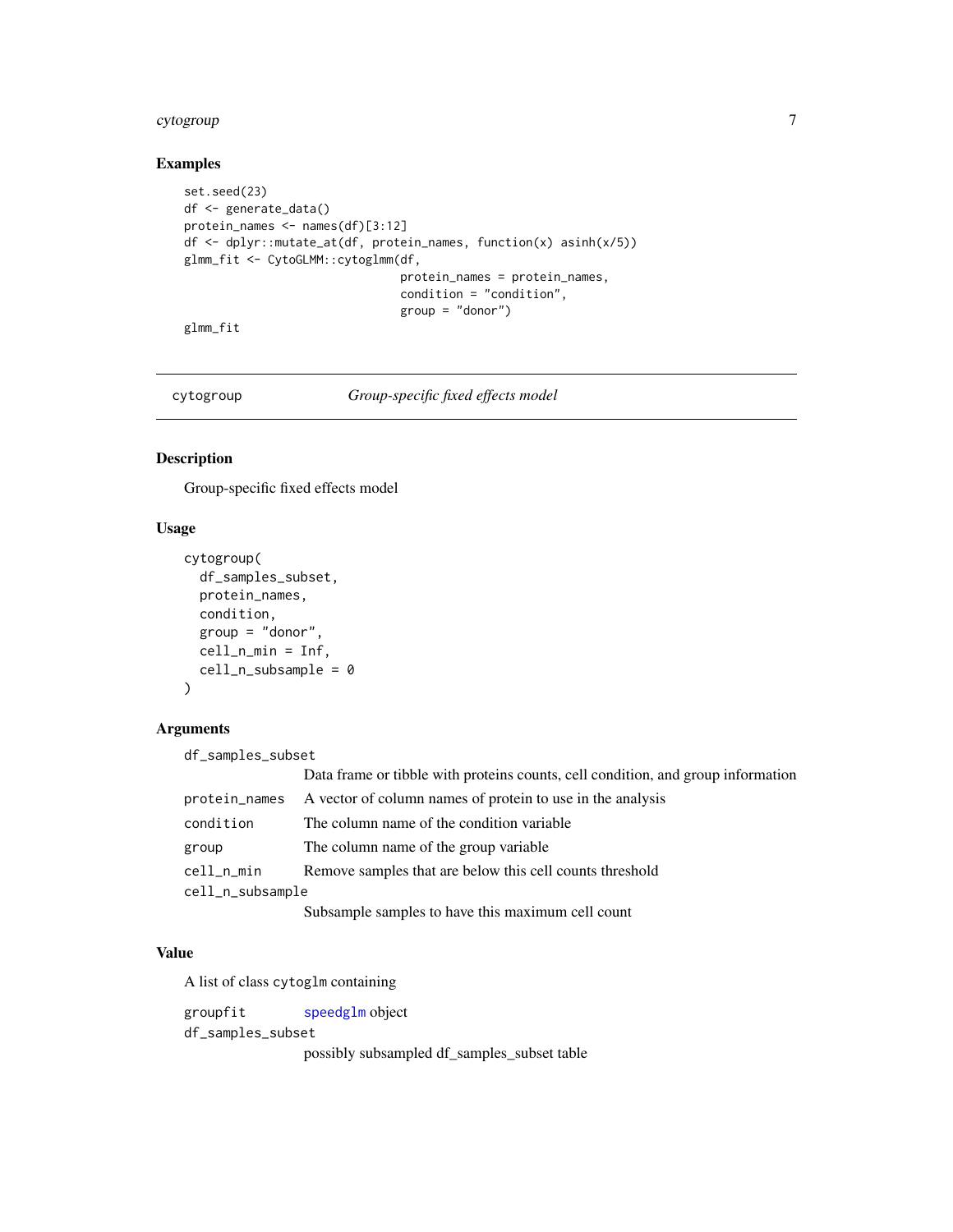<span id="page-7-0"></span>8 cytostab

| protein_names    | input protein names      |
|------------------|--------------------------|
| condition        | input condition variable |
| group            | input group names        |
| cell_n_min       | input cell_n_min         |
| cell_n_subsample |                          |
|                  | input cell_n_subsample   |

# Examples

```
set.seed(23)
df <- generate_data()
protein_names <- names(df)[3:12]
df <- dplyr::mutate_at(df, protein_names, function(x) asinh(x/5))
group_fit <- CytoGLMM::cytogroup(df,
                                 protein_names = protein_names,
                                 condition = "condition",
                                 group = "donor")
```
group\_fit

cytostab *Evaluate parameter stability with respect to gating sheme*

#### Description

Evaluate parameter stability with respect to gating sheme

#### Usage

```
cytostab(
  df_samples_subset,
  protein_names,
  condition,
  group = "donor",
  cell_n_min = Inf,
  cell_n_subsample = 0
\lambda
```
# Arguments

df\_samples\_subset

|                  | Data frame or tibble with proteins counts, cell condition, and group information |  |
|------------------|----------------------------------------------------------------------------------|--|
| protein_names    | A vector of column names of protein to use in the analysis                       |  |
| condition        | The column name of the condition variable.                                       |  |
| group            | The column name of the group variable                                            |  |
| cell_n_min       | Remove samples that are below this cell counts threshold                         |  |
| cell_n_subsample |                                                                                  |  |
|                  | Subsample samples to have this maximum cell count                                |  |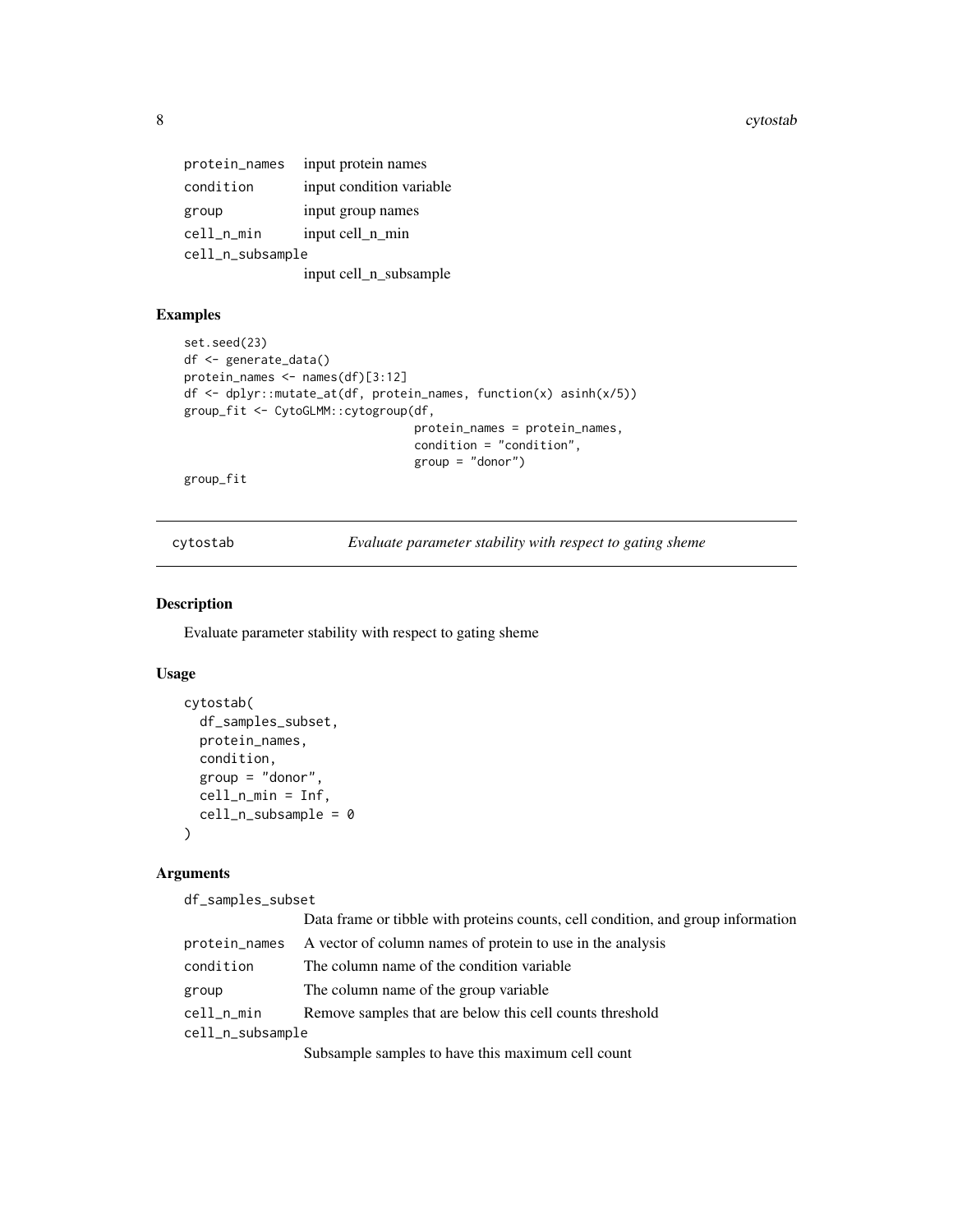<span id="page-8-0"></span>cyto\_check 9

# Value

A data frame

# Examples

```
set.seed(23)
df <- generate_data()
protein_names <- names(df)[3:12]
df <- dplyr::mutate_at(df, protein_names, function(x) asinh(x/5))
stab <- CytoGLMM::cytostab(df,
                           protein_names = protein_names,
                           condition = "condition",
                           group = "donor")
```
stab

cyto\_check *Check if input to cytoxxx function have errors*

# Description

Check if input to cytoxxx function have errors

#### Usage

cyto\_check(cell\_n\_subsample, cell\_n\_min, protein\_names)

#### Arguments

| cell_n_subsample |                                                                          |  |
|------------------|--------------------------------------------------------------------------|--|
|                  | Subsample samples to have this maximum cell count                        |  |
| cell_n_min       | A vector of column names of protein to use in the analysis               |  |
|                  | protein_names A vector of column names of protein to use in the analysis |  |

# Value

NULL.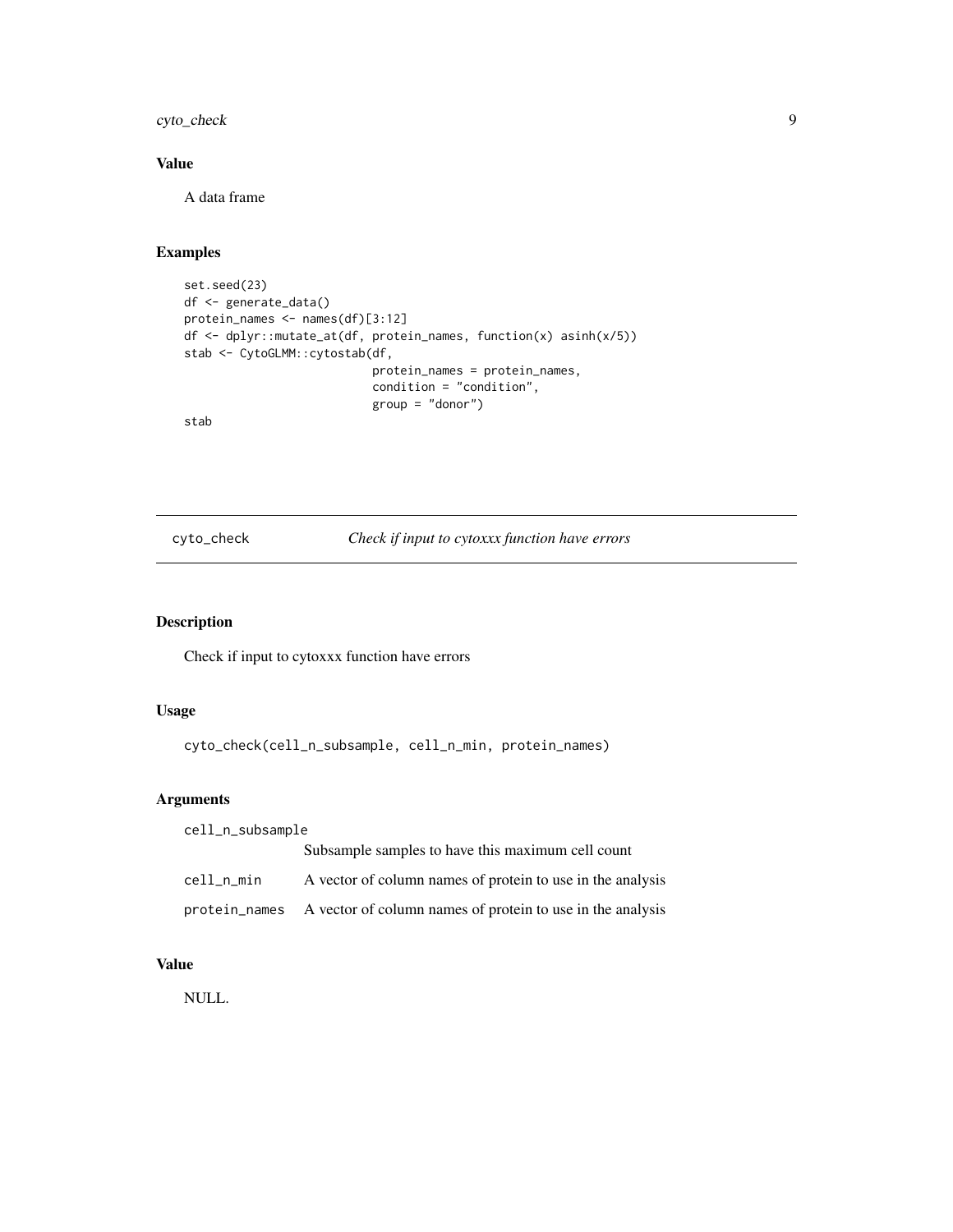<span id="page-9-0"></span>

# Description

Generate dataset for vignettes and simulation studies

#### Usage

```
generate_data()
```
# Value

[tibble](#page-0-0) data frame

# Examples

```
set.seed(23)
df <- generate_data()
str(df)
df
```
glmm\_moment *Generalized linear mixed model with maximum likelihood*

# Description

Generalized linear mixed model with maximum likelihood

#### Usage

```
glmm_moment(
  df_samples,
  protein_names,
  response,
  group = "donor",
  covariate_names = NULL,
  num_cores = 1
\mathcal{E}
```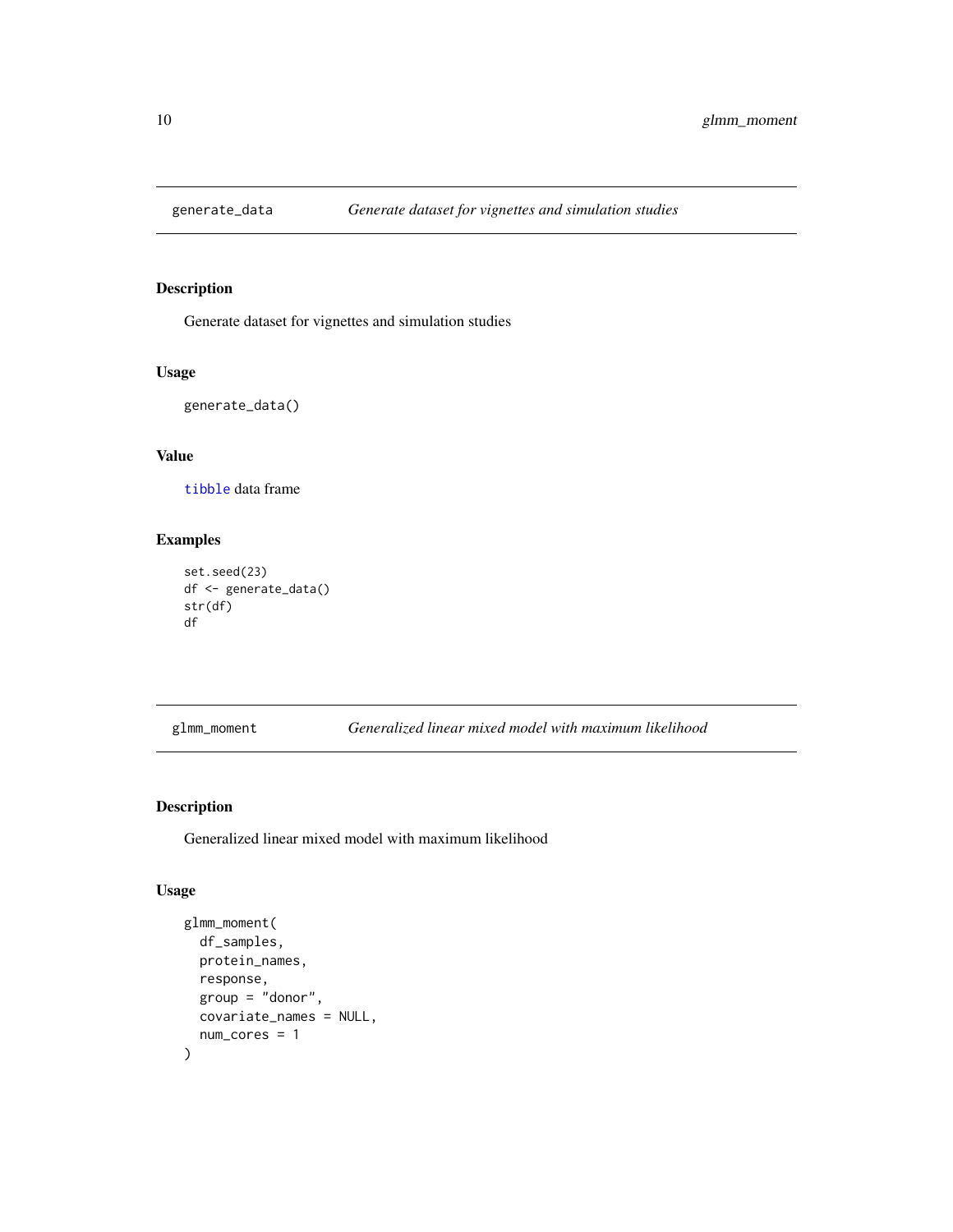# <span id="page-10-0"></span>is\_unpaired 11

# Arguments

| df_samples      | Data frame or tibble with proteins counts, cell condition, and group information |  |
|-----------------|----------------------------------------------------------------------------------|--|
| protein_names   | A vector of column names of protein to use in the analysis                       |  |
| response        | The column name of the condition variable.                                       |  |
| group           | The column name of the group variable                                            |  |
| covariate_names |                                                                                  |  |
|                 | The column names of covariates                                                   |  |
| num_cores       | Number of computing cores                                                        |  |

### Value

[mbest](#page-0-0) object

is\_unpaired *Check if samples match or paired on condition*

# Description

Check if samples match or paired on condition

# Usage

is\_unpaired(df\_samples\_subset, condition, group)

# Arguments

| df_samples_subset |                                                                                  |
|-------------------|----------------------------------------------------------------------------------|
|                   | Data frame or tibble with proteins counts, cell condition, and group information |
| condition         | The column name of the condition variable                                        |
| group             | The column name of the group variable                                            |

# Value

A boolean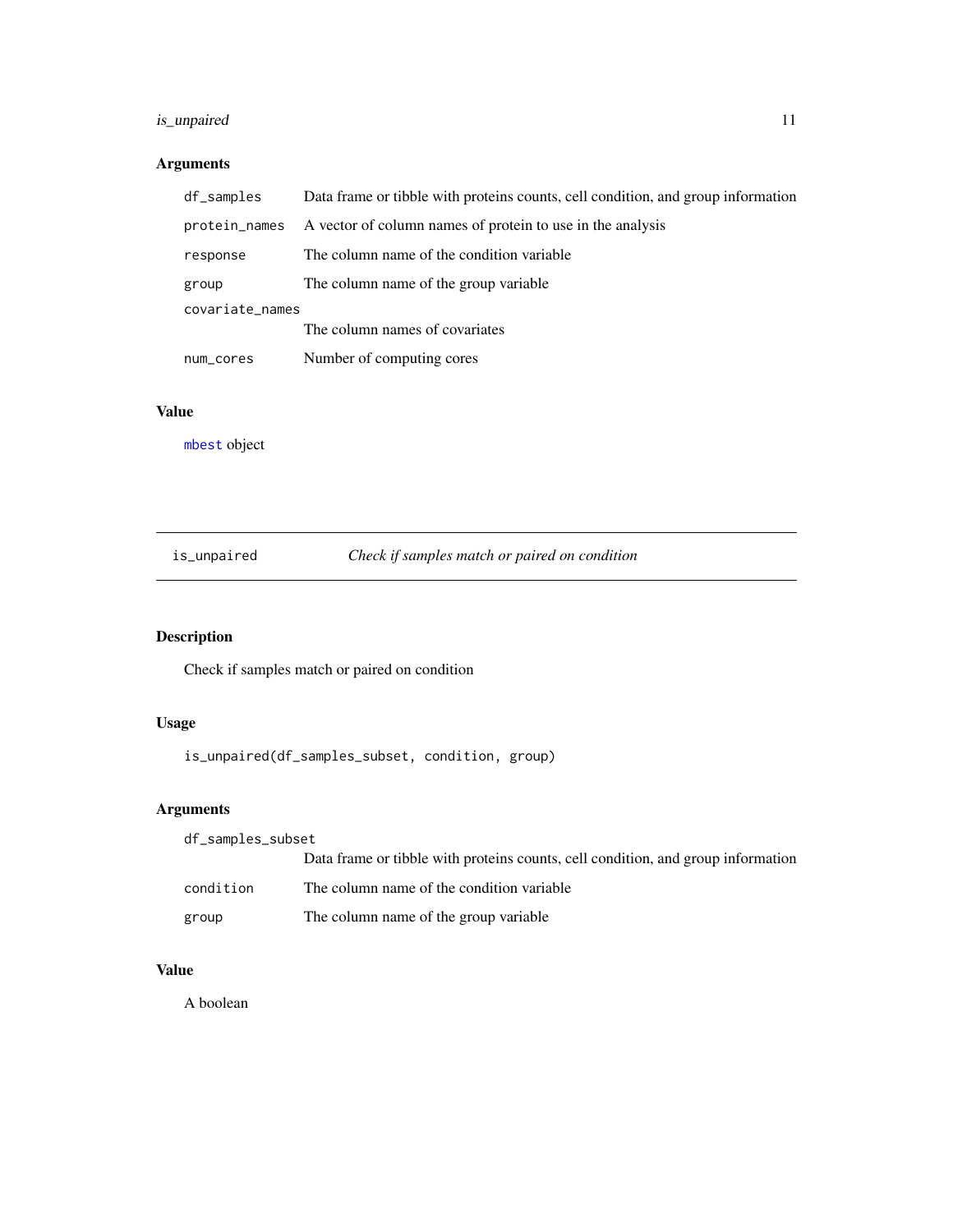<span id="page-11-0"></span>

#### Description

Plot all components of mixture regression

#### Usage

```
## S3 method for class 'cytoflexmix'
plot(x, k = NULL, separate = FALSE, ...)
```
#### Arguments

| x        | A cytoflexmix class                             |
|----------|-------------------------------------------------|
| k        | Number of clusters                              |
| separate | create two separate ggplot <sub>2</sub> objects |
|          | Other parameters                                |

#### Value

[ggplot2](#page-0-0) object

# Examples

```
set.seed(23)
df <- generate_data()
protein_names <- names(df)[3:12]
df <- dplyr::mutate_at(df, protein_names, function(x) asinh(x/5))
mix_fit <- CytoGLMM::cytoflexmix(df,
                                 protein_names = protein_names,
                                 condition = "condition",
                                 group = "donor",
                                 ks = 2)
```
plot(mix\_fit)

plot.cytoglm *Plot bootstraped coefficients*

# Description

Plot bootstraped coefficients

#### Usage

```
## S3 method for class 'cytoglm'
plot(x, order = FALSE, separate = FALSE, ...)
```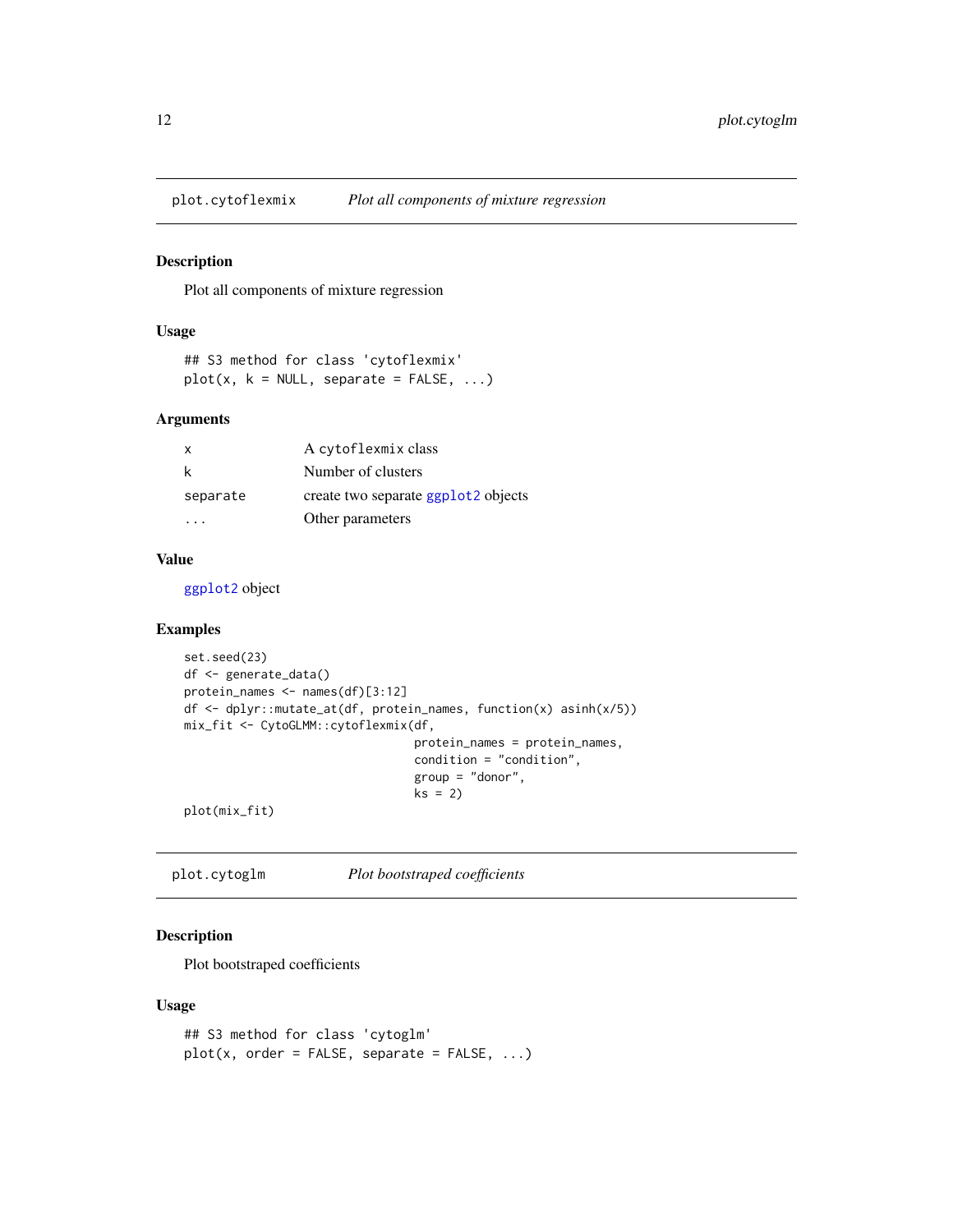# <span id="page-12-0"></span>plot.cytoglmm 13

# Arguments

| $\mathsf{X}$ | A cytoglm class                                                   |
|--------------|-------------------------------------------------------------------|
| order        | Order the markers according to the mangintute of the coefficients |
| separate     | create two separate ggplot <sub>2</sub> objects                   |
|              | Other parameters                                                  |

#### Value

[ggplot2](#page-0-0) object

# Examples

```
set.seed(23)
df <- generate_data()
protein_names <- names(df)[3:12]
df <- dplyr::mutate_at(df, protein_names, function(x) asinh(x/5))
glm_fit <- CytoGLMM::cytoglm(df,
                             protein_names = protein_names,
                             condition = "condition",
                             group = "donor",
                             num\_boot = 10) # in practice >=1000
```
plot(glm\_fit)

plot.cytoglmm *Plot fixded coefficients of random effects model*

# Description

Plot fixded coefficients of random effects model

#### Usage

```
## S3 method for class 'cytoglmm'
plot(x, order = FALSE, separate = FALSE, ...)
```
#### Arguments

|           | A cytoglmm class                                                  |
|-----------|-------------------------------------------------------------------|
| order     | Order the markers according to the mangintute of the coefficients |
| separate  | create two separate ggplot <sub>2</sub> objects                   |
| $\ddotsc$ | Other parameters                                                  |

# Value

[ggplot2](#page-0-0) object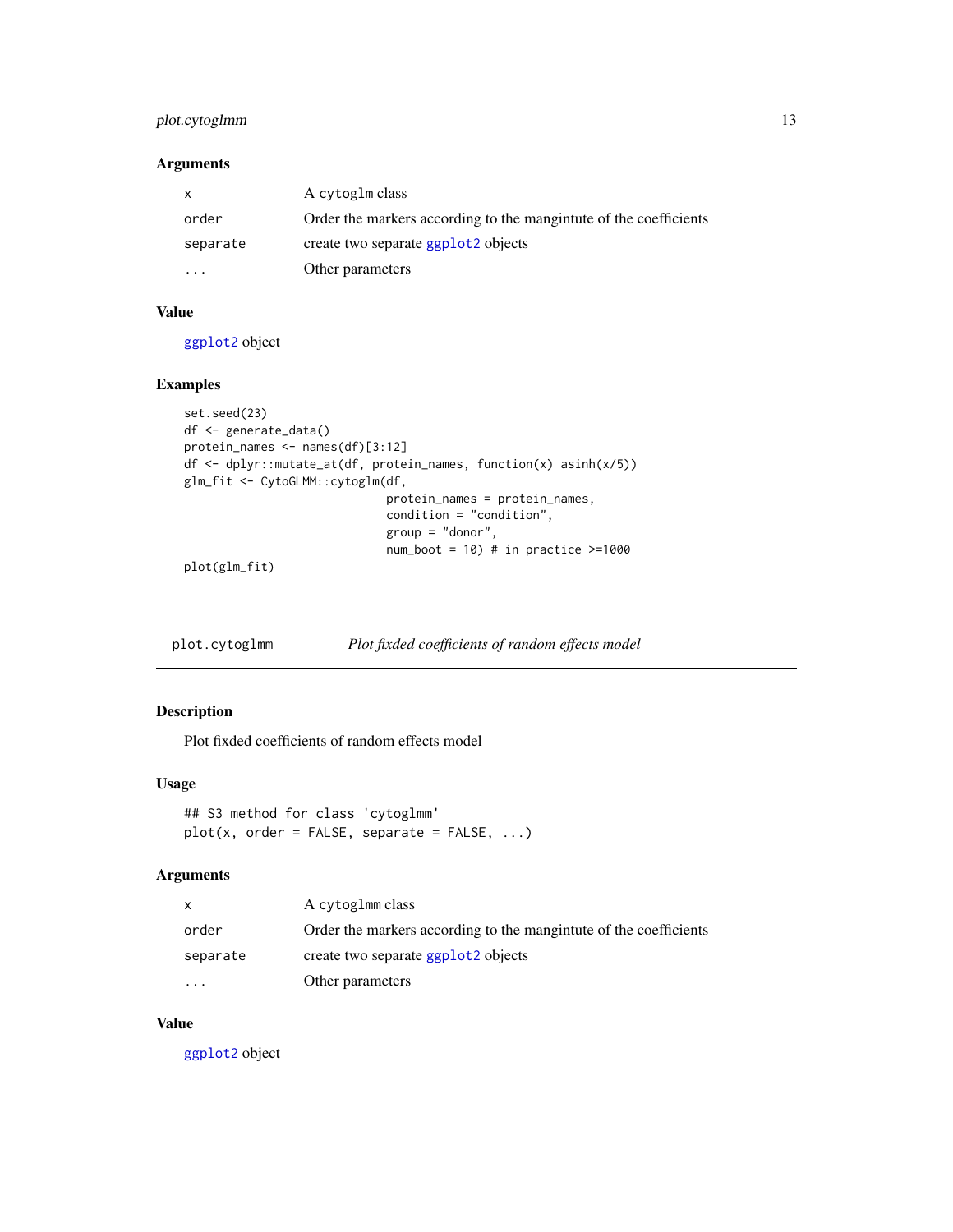#### Examples

```
set.seed(23)
df <- generate_data()
protein_names <- names(df)[3:12]
df <- dplyr::mutate_at(df, protein_names, function(x) asinh(x/5))
glmm_fit <- CytoGLMM::cytoglmm(df,
                               protein_names = protein_names,
                               condition = "condition",
                               group = "donor")
```
plot(glmm\_fit)

plot.cytogroup *Plot fixded coefficients of group-specific fixed effects model*

#### Description

Plot fixded coefficients of group-specific fixed effects model

# Usage

```
## S3 method for class 'cytogroup'
plot(x, order = FALSE, separate = FALSE, ...)
```
#### Arguments

| X        | A cytoglmm class                                                  |
|----------|-------------------------------------------------------------------|
| order    | Order the markers according to the mangintute of the coefficients |
| separate | create two separate ggplot <sub>2</sub> objects                   |
| $\cdots$ | Other parameters                                                  |

# Value

[ggplot2](#page-0-0) object

#### Examples

```
set.seed(23)
df <- generate_data()
protein_names <- names(df)[3:12]
df <- dplyr::mutate_at(df, protein_names, function(x) asinh(x/5))
group_fit <- CytoGLMM::cytogroup(df,
                                 protein_names = protein_names,
                                 condition = "condition",
                                 group = "donor")
```
plot(group\_fit)

<span id="page-13-0"></span>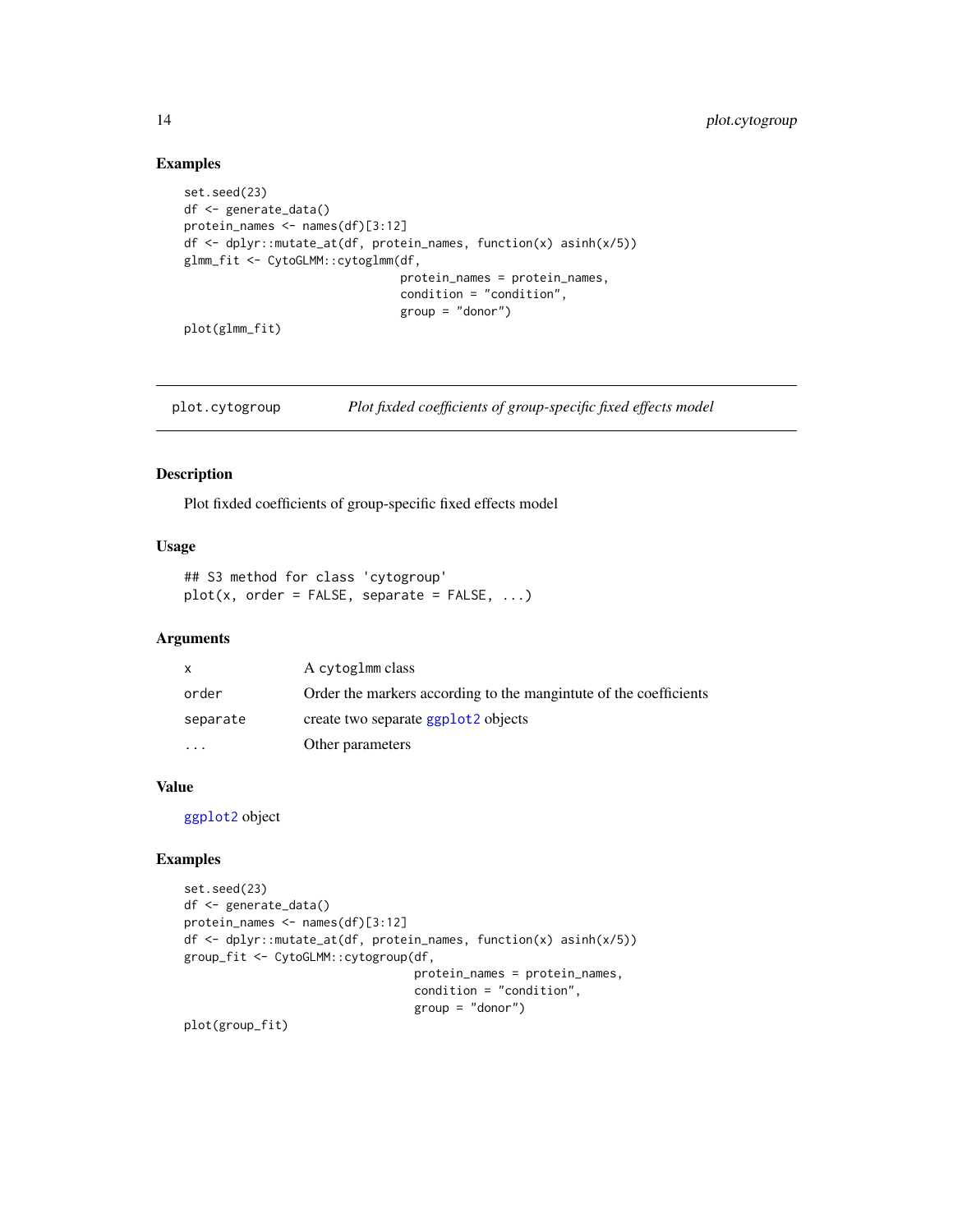<span id="page-14-0"></span>

# Description

Helper function to plot regression coeffcient

# Usage

```
plot_coeff(
  tb,
  title_str,
  title_str_right,
  xlab_str,
  redline = 0,
 order = FALSE,
  separate = FALSE
)
```
# Arguments

| tb              | A data frame                                                      |
|-----------------|-------------------------------------------------------------------|
| title_str       | Title string for summary plot                                     |
| title_str_right |                                                                   |
|                 | Title for bootstrap sample plot                                   |
| xlab_str        | Label on x-axis                                                   |
| redline         | Point on x-axis to draw the red line                              |
| order           | Order the markers according to the mangintute of the coefficients |
| separate        | Plot both summary and bootstrap samples                           |

# Value

[ggplot2](#page-0-0) object or list of two objects if separate is true

plot\_heatmap *Heatmap of median marker expression*

# Description

Heatmap of median marker expression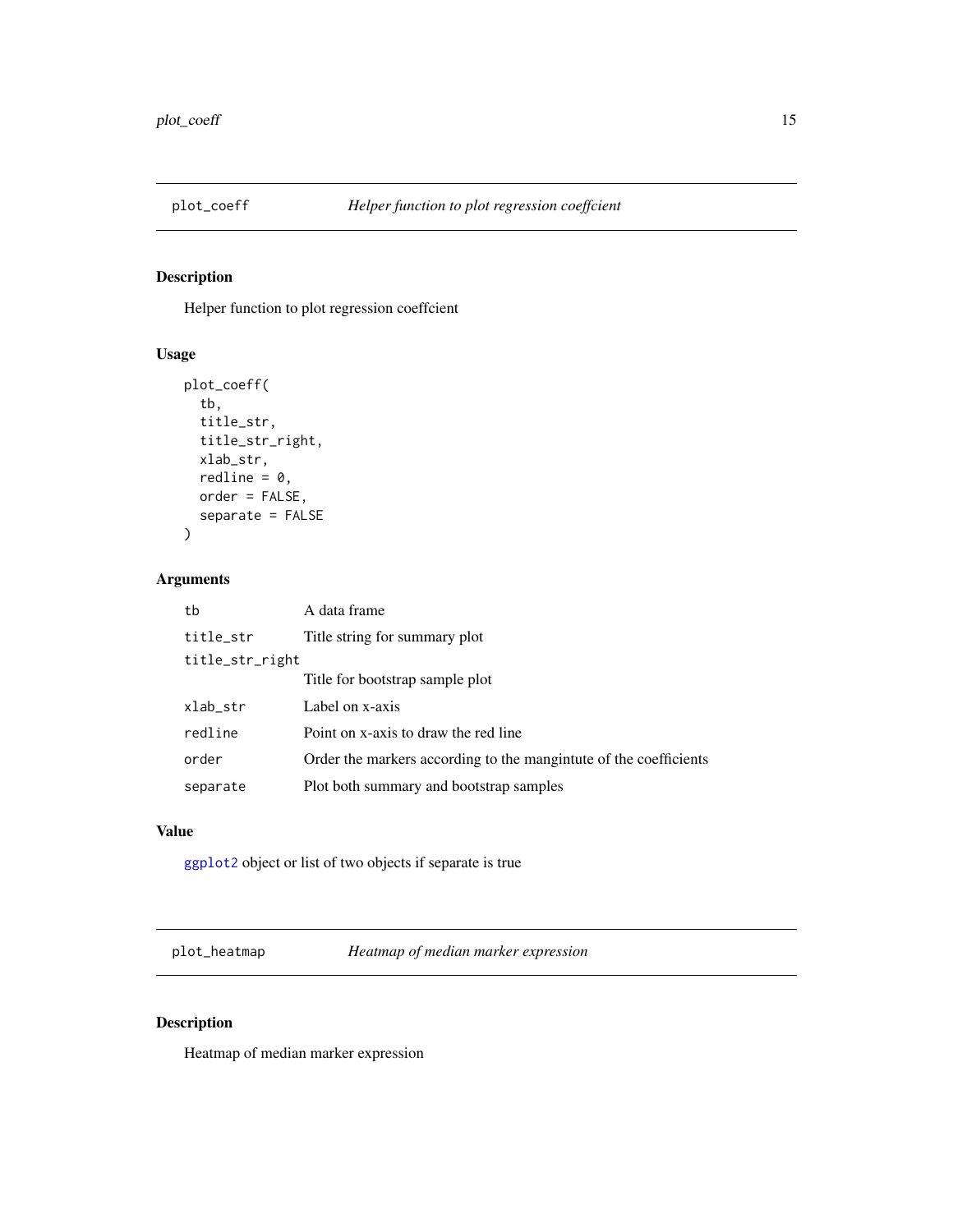# Usage

```
plot_heatmap(
 df_samples,
  sample_info_names,
 protein_names,
 arrange_by_1,
  arraye_by_2 = "",cluster_cols = FALSE,
 fun = median
)
```
# Arguments

| df_samples        | Data frame or tibble with proteins counts, cell condition, and group information                        |
|-------------------|---------------------------------------------------------------------------------------------------------|
| sample_info_names |                                                                                                         |
|                   | Column names that contain information about the cell, e.g. donor, condition,<br>file name, or cell type |
| protein_names     | A vector of column names of protein to use in the analysis                                              |
| arrange_by_1      | Column name                                                                                             |
| arrange_by_2      | Column name                                                                                             |
| cluster_cols      | Apply hierarchical cluster to columns                                                                   |
| fun               | Summary statistics of marker expression                                                                 |
|                   |                                                                                                         |

# Value

[pheatmap](#page-0-0) object

# Examples

```
set.seed(23)
df <- generate_data()
protein_names <- names(df)[3:12]
df <- dplyr::mutate_at(df, protein_names, function(x) asinh(x/5))
CytoGLMM::plot_heatmap(df,
                       protein_names = protein_names,
                       sample_info_names = c("donor", "condition"),
                       arrange_by_1 = "condition")
```
plot\_lda *LDA on marker expression*

# Description

LDA on marker expression

<span id="page-15-0"></span>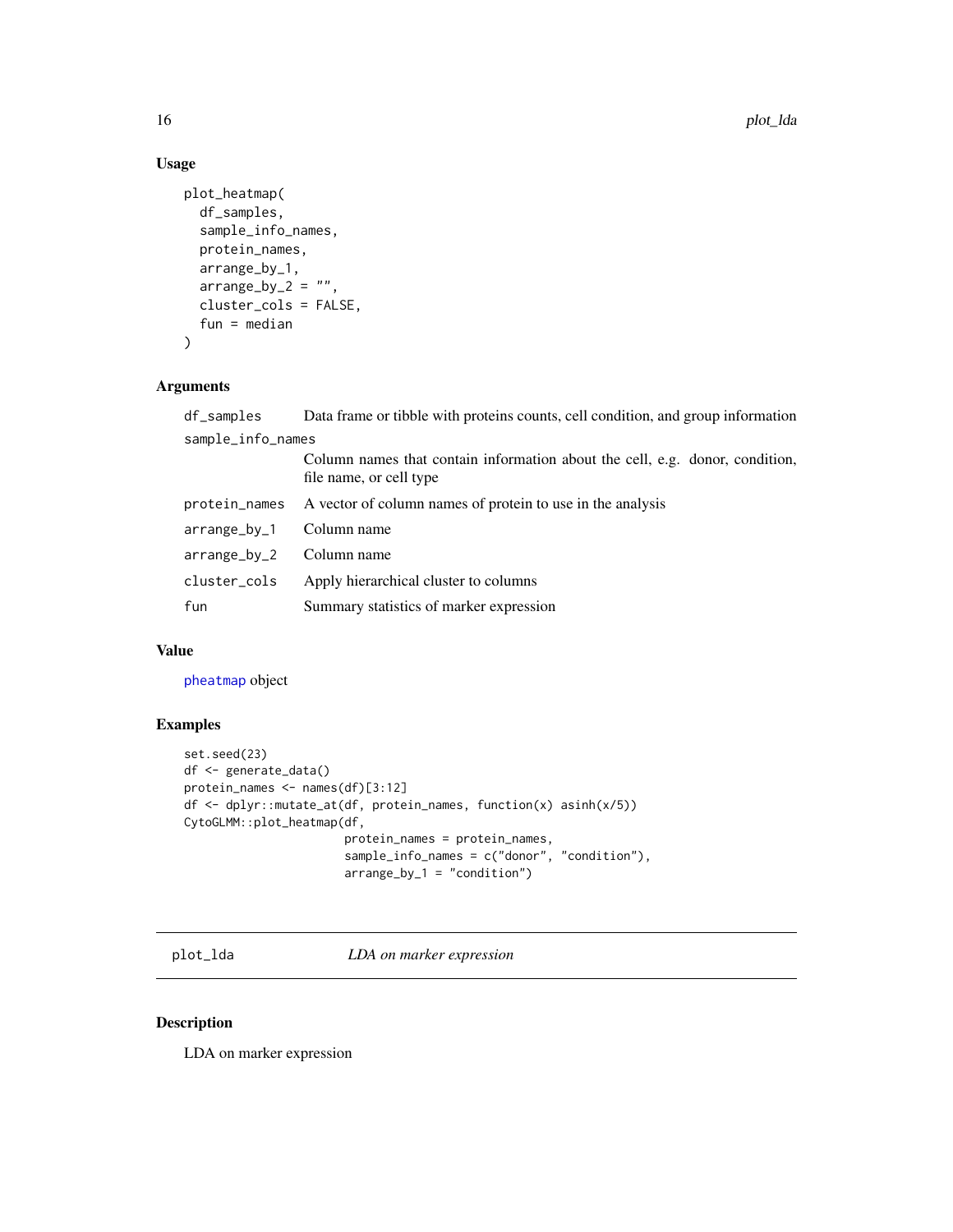<span id="page-16-0"></span>plot\_mds 17

#### Usage

```
plot_lda(
  df_samples,
 protein_names,
  group,
 cor_scaling_factor = 1,
  arrow_color = "black",
 marker_color = "black",
 marker_size = 5
)
```
# Arguments

| df_samples         | Data frame or tibble with proteins counts, cell condition, and group information |  |
|--------------------|----------------------------------------------------------------------------------|--|
| protein_names      | A vector of column names of protein to use in the analysis                       |  |
| group              | The column name of the group variable                                            |  |
| cor_scaling_factor |                                                                                  |  |
|                    | Scaling factor of circle of correlations                                         |  |
| arrow_color        | Color of correlation circle                                                      |  |
| marker_color       | Colors of marker names                                                           |  |
| marker_size        | Size of markerr names                                                            |  |

# Value

[ggplot2](#page-0-0) object

# Examples

```
set.seed(23)
df <- generate_data()
protein_names <- names(df)[3:12]
df <- dplyr::mutate_at(df, protein_names, function(x) asinh(x/5))
df$condition <- rep(c("A", "B", "C", "D"), each = length(df$condition)/4)
CytoGLMM::plot_lda(df,
                   protein_names = protein_names,
                   group = "condition",
                   cor_scaling_factor = 2)
```
plot\_mds *MDS on median marker expression*

# Description

MDS on median marker expression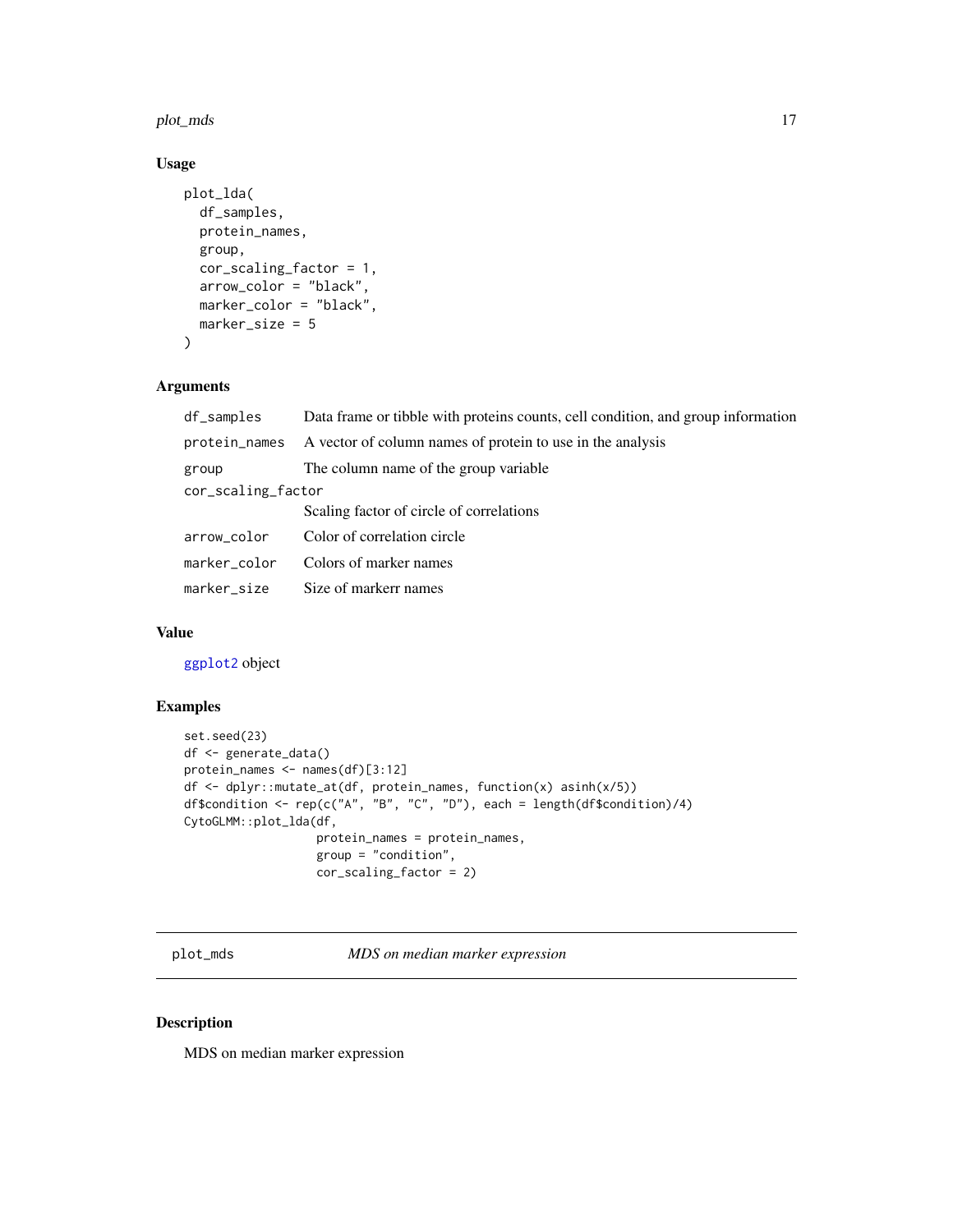# Usage

```
plot_mds(
  df_samples,
 protein_names,
  sample_info_names,
 color,
  sample_label = ""
)
```
# Arguments

| df_samples        | Data frame or tibble with proteins counts, cell condition, and group information                        |
|-------------------|---------------------------------------------------------------------------------------------------------|
|                   | protein_names A vector of column names of protein to use in the analysis                                |
| sample_info_names |                                                                                                         |
|                   | Column names that contain information about the cell, e.g. donor, condition,<br>file name, or cell type |
| color             | Column name                                                                                             |
| sample_label      | Column name                                                                                             |

# Value

[cowplot](#page-0-0) object

## Examples

```
set.seed(23)
df <- generate_data()
protein_names <- names(df)[3:12]
df <- dplyr::mutate_at(df, protein_names, function(x) asinh(x/5))
CytoGLMM::plot_mds(df,
                   protein_names = protein_names,
                   sample_info_names = c("donor", "condition"),
                  color = "condition")
```
plot\_model\_selection *Plot model selection to choose number optimal number of clusters*

#### Description

Plot model selection to choose number optimal number of clusters

#### Usage

```
plot_model_selection(fit, k = NULL)
```
<span id="page-17-0"></span>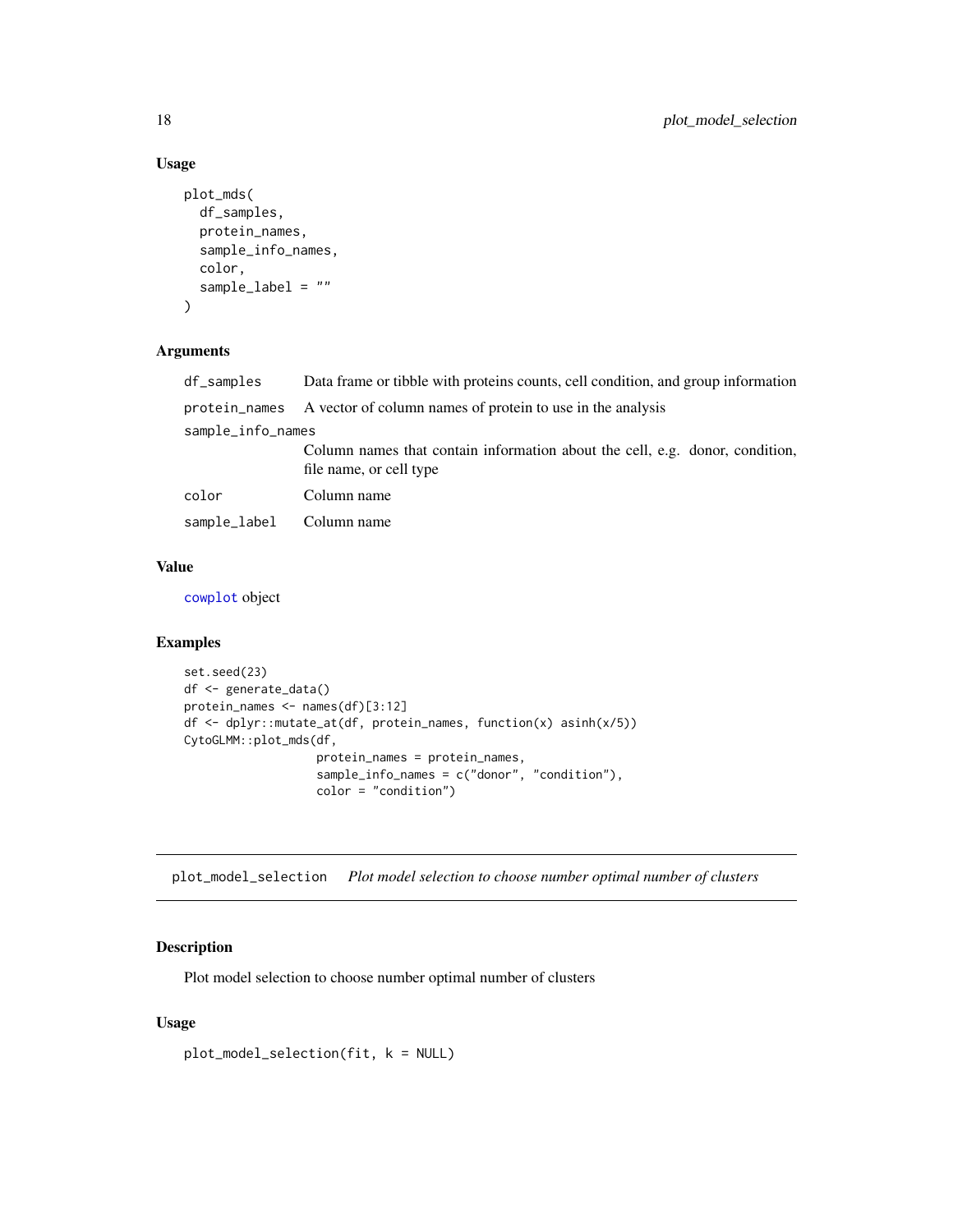# <span id="page-18-0"></span>plot\_prcomp 19

#### Arguments

| fit | A cytoflexmix class |
|-----|---------------------|
| k   | Number of clusters  |

#### Value

[cowplot](#page-0-0) object

## Examples

```
set.seed(23)
df <- generate_data()
protein_names <- names(df)[3:12]
df <- dplyr::mutate_at(df, protein_names, function(x) asinh(x/5))
mix_fit <- CytoGLMM::cytoflexmix(df,
                                 protein_names = protein_names,
                                 condition = "condition",
                                 group = "donor",
                                 ks = 1:2)
```
plot\_model\_selection(mix\_fit)

plot\_prcomp *Plot PCA of subsampled data using ggplot*

# **Description**

Plot PCA of subsampled data using ggplot

# Usage

```
plot_prcomp(
  df_samples,
  protein_names,
  color_var = "treatment",
  subsample_size = 10000,
  repel = TRUE)
```
# Arguments

| df_samples              | Data frame or tibble with proteins counts, cell condition, and group information |
|-------------------------|----------------------------------------------------------------------------------|
|                         | protein names A vector of column names of protein to use in the analysis         |
| color_var A column name |                                                                                  |
|                         | subsample_size Subsample per color var variable                                  |
| repel                   | Repel labels                                                                     |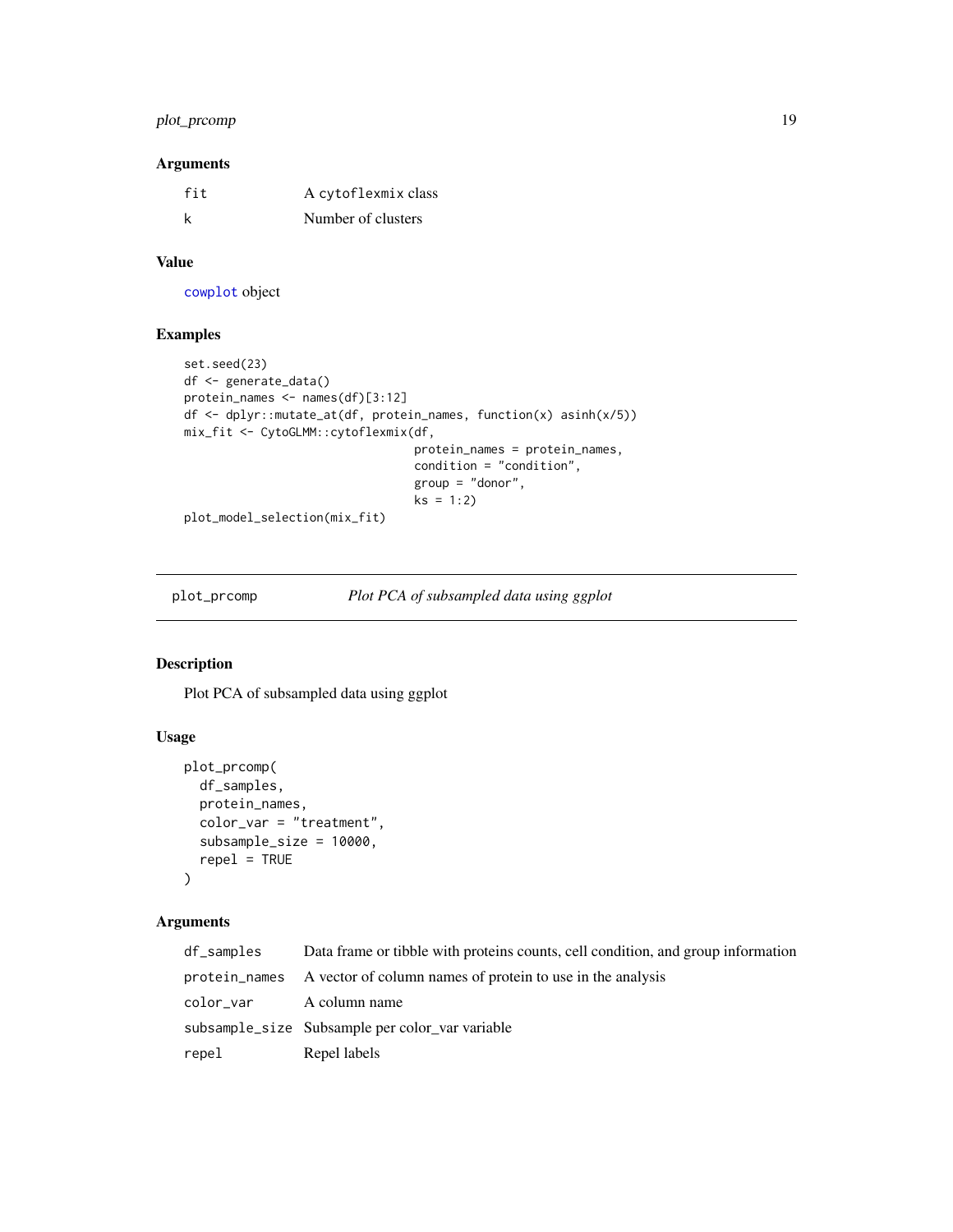#### Value

[cowplot](#page-0-0) object

# Examples

```
set.seed(23)
df <- generate_data()
protein_names <- names(df)[3:12]
df <- dplyr::mutate_at(df, protein_names, function(x) asinh(x/5))
CytoGLMM::plot_prcomp(df,
                      protein_names = protein_names,
                      color_var = "condition")
```
print.cytoglm *Extact and print bootstrap GLM fit*

# Description

Extact and print bootstrap GLM fit

#### Usage

## S3 method for class 'cytoglm'  $print(x, \ldots)$ 

#### Arguments

| X                    | A cytoglm class  |
|----------------------|------------------|
| $\ddot{\phantom{0}}$ | Other parameters |

# Value

NULL.

#### Examples

```
set.seed(23)
df <- generate_data()
protein_names <- names(df)[3:12]
df <- dplyr::mutate_at(df, protein_names, function(x) asinh(x/5))
glm_fit <- CytoGLMM::cytoglm(df,
                             protein_names = protein_names,
                             condition = "condition",
                             group = "donor",
                             num\_boot = 10) # in practice \geq 1000
```
print(glm\_fit)

<span id="page-19-0"></span>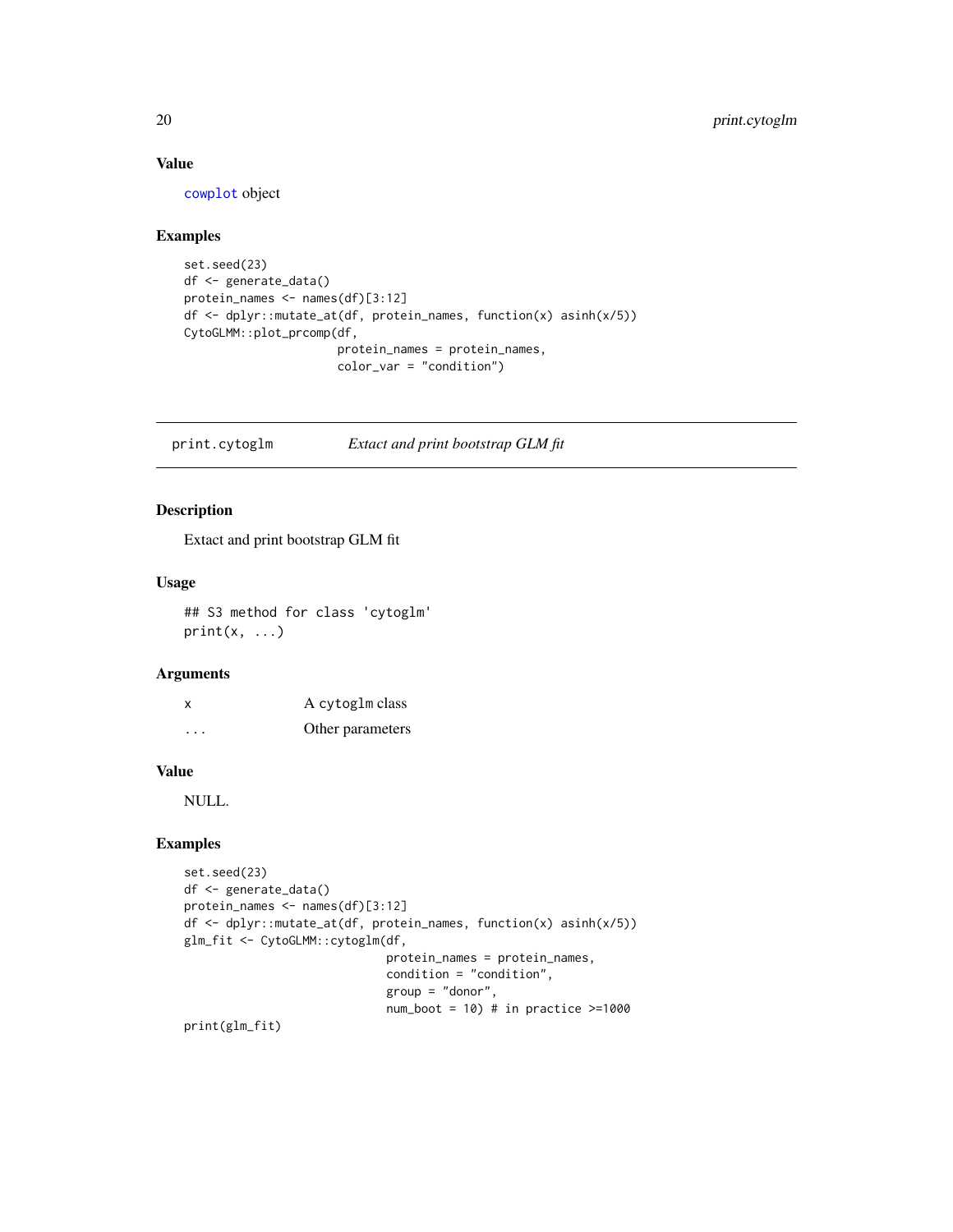<span id="page-20-0"></span>print.cytoglmm *Extact and print GLMM fit*

#### Description

Extact and print GLMM fit

#### Usage

## S3 method for class 'cytoglmm'  $print(x, \ldots)$ 

#### Arguments

| X       | A cytoglmm class |
|---------|------------------|
| $\cdot$ | Other parameters |

#### Value

NULL.

#### Examples

```
set.seed(23)
df <- generate_data()
protein_names <- names(df)[3:12]
df <- dplyr::mutate_at(df, protein_names, function(x) asinh(x/5))
glmm_fit <- CytoGLMM::cytoglmm(df,
                              protein_names = protein_names,
                              condition = "condition",
                              group = "donor")
```
print(glmm\_fit)

remove\_samples *Remove samples based on low cell counts*

#### Description

Remove samples based on low cell counts

#### Usage

remove\_samples(df\_samples\_subset, condition, group, unpaired, cell\_n\_min)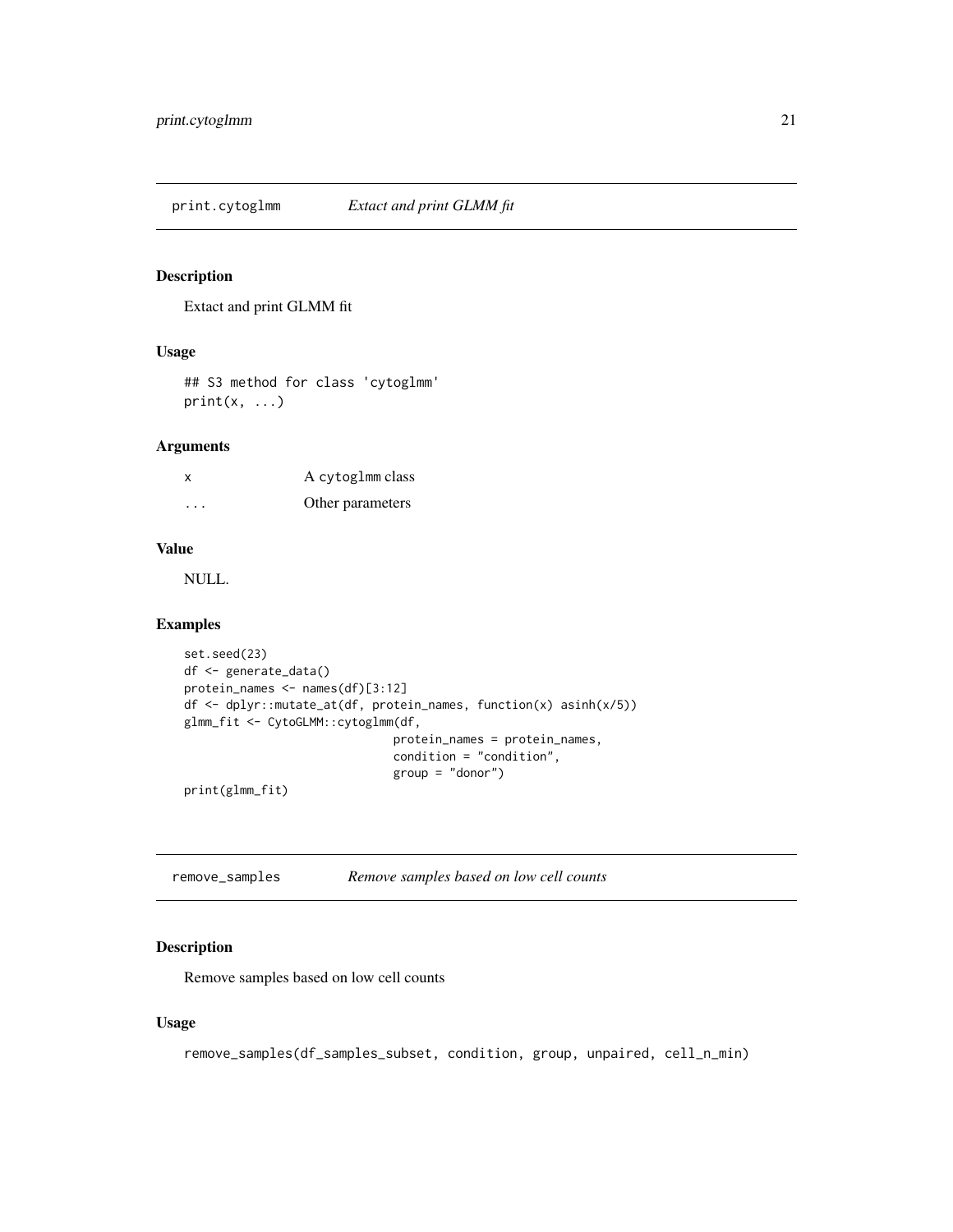#### Arguments

| df_samples_subset |                                                                                  |  |
|-------------------|----------------------------------------------------------------------------------|--|
|                   | Data frame or tibble with proteins counts, cell condition, and group information |  |
| condition         | The column name of the condition variable                                        |  |
| group             | The column name of the group variable.                                           |  |
| unpaired          | true if unpaired samples were provided as input                                  |  |
| cell_n_min        | Remove samples that are below this cell counts threshold                         |  |

#### Value

NULL.

summary.cytoglm *Extact and calculate p-values of bootstrap GLM fit*

#### Description

Extact and calculate p-values of bootstrap GLM fit

#### Usage

```
## S3 method for class 'cytoglm'
summary(object, method = "BH", ...)
```
# Arguments

| object                  | A cytoglm class                       |
|-------------------------|---------------------------------------|
| method                  | Multiple comparison adjustment method |
| $\cdot$ $\cdot$ $\cdot$ | Other parameters                      |

#### Value

[tibble](#page-0-0) data frame

# Examples

```
set.seed(23)
df <- generate_data()
protein_names <- names(df)[3:12]
df <- dplyr::mutate_at(df, protein_names, function(x) asinh(x/5))
glm_fit <- CytoGLMM::cytoglm(df,
                             protein_names = protein_names,
                             condition = "condition",
                             group = "donor",
                             num\_boot = 10) # in practice >=1000
```
summary(glm\_fit)

<span id="page-21-0"></span>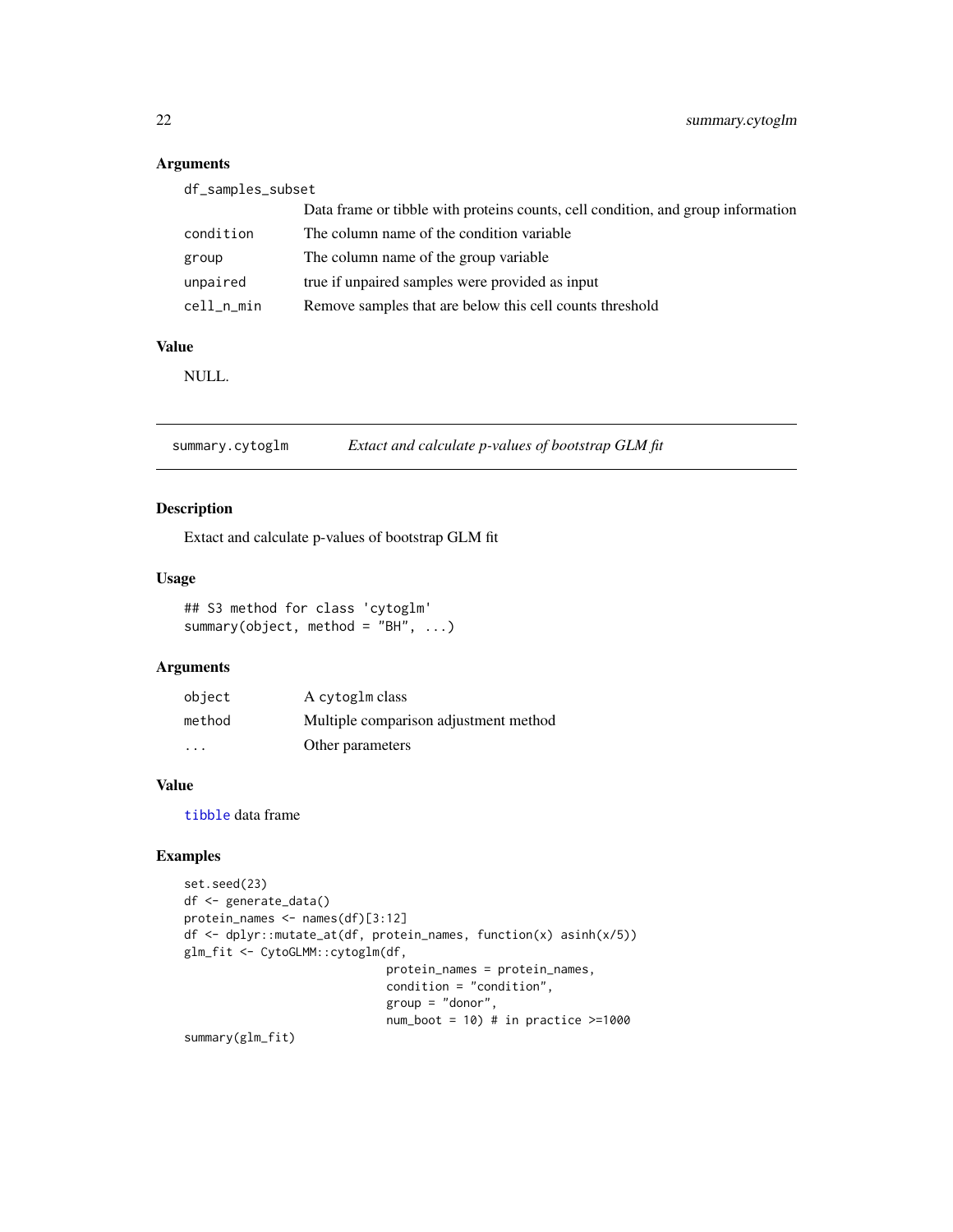<span id="page-22-0"></span>summary.cytoglmm *Extact and calculate p-values of GLMM fit*

# Description

Extact and calculate p-values of GLMM fit

# Usage

```
## S3 method for class 'cytoglmm'
summary(object, method = "BH", ...)
```
# Arguments

| object                  | A cytoglmm class                      |
|-------------------------|---------------------------------------|
| method                  | Multiple comparison adjustment method |
| $\cdot$ $\cdot$ $\cdot$ | Other parameters                      |

#### Value

[tibble](#page-0-0) data frame

#### Examples

```
set.seed(23)
df = generate_data()
protein_names = names(df)[3:12]
df = dplyr::mutate_at(df, protein_names, function(x) asinh(x/5))
glmm_fit = CytoGLMM::cytoglmm(df,
                              protein_names = protein_names,
                              condition = "condition",
                              group = "donor")
```
summary(glmm\_fit)